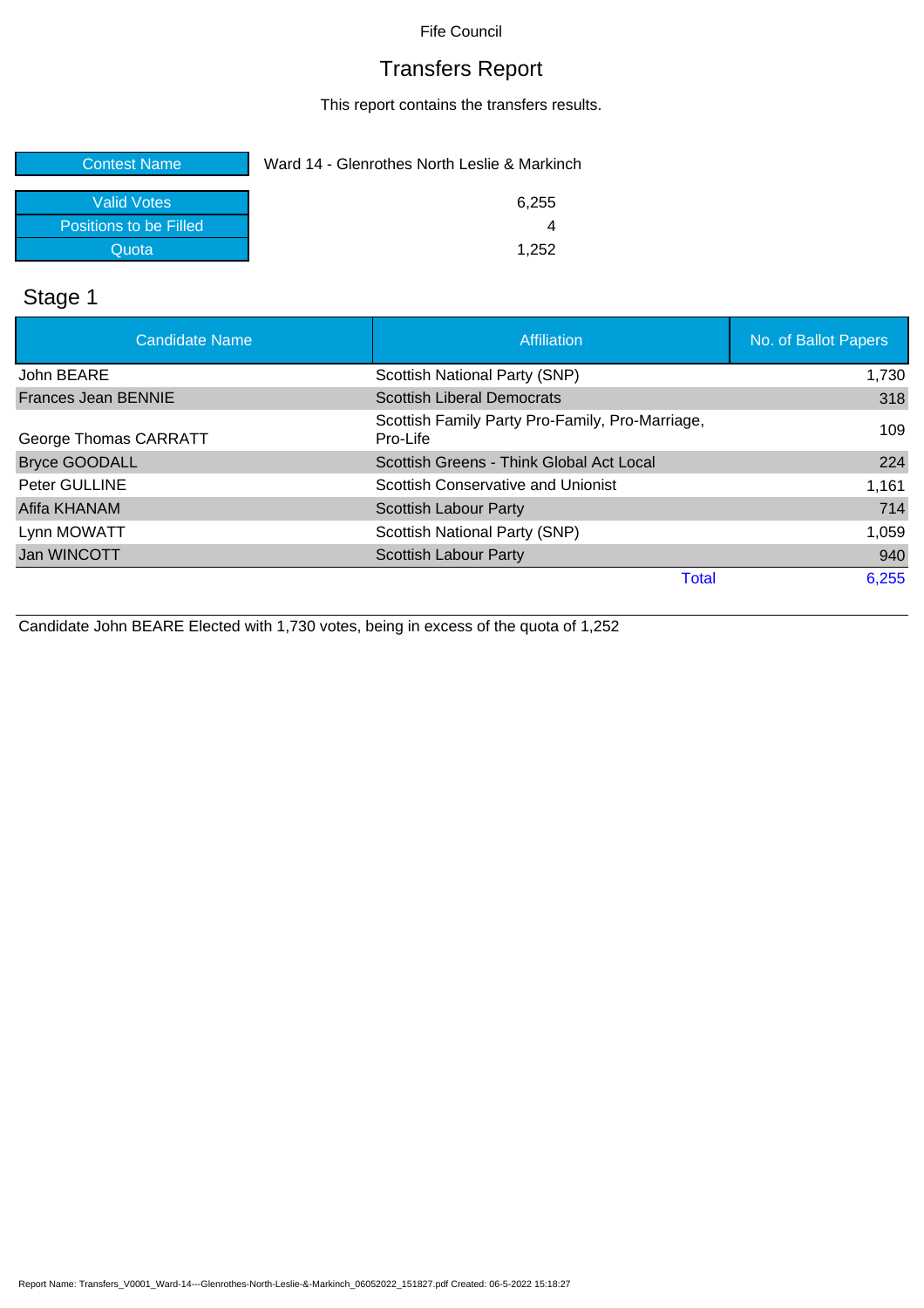# Transfers Report

This report contains the transfers results.

## Stage 2 - Surplus of John BEARE 478.00000

| Action                                   | No. of Ballot<br><b>Papers</b> | <b>Transfer Value</b> | <b>Votes Transferred</b> |
|------------------------------------------|--------------------------------|-----------------------|--------------------------|
| Transfer to Frances Jean BENNIE          | 41                             | 0.27630               | 11.32830                 |
| <b>Transfer to George Thomas CARRATT</b> | 13                             | 0.27630               | 3.59190                  |
| Transfer to Bryce GOODALL                | 118                            | 0.27630               | 32.60340                 |
| <b>Transfer to Peter GULLINE</b>         | 18                             | 0.27630               | 4.97340                  |
| Transfer to Afifa KHANAM                 | 47                             | 0.27630               | 12.98610                 |
| Transfer to Lynn MOWATT                  | 1,355                          | 0.27630               | 374.38650                |
| Transfer to Jan WINCOTT                  | 43                             | 0.27630               | 11.88090                 |
|                                          |                                |                       |                          |
| No further preference                    | 95                             | 0.27630               | 26.24850                 |
| Not transferred due to rounding          |                                |                       | 0.00100                  |
|                                          | <b>Total</b>                   |                       | 478.00000                |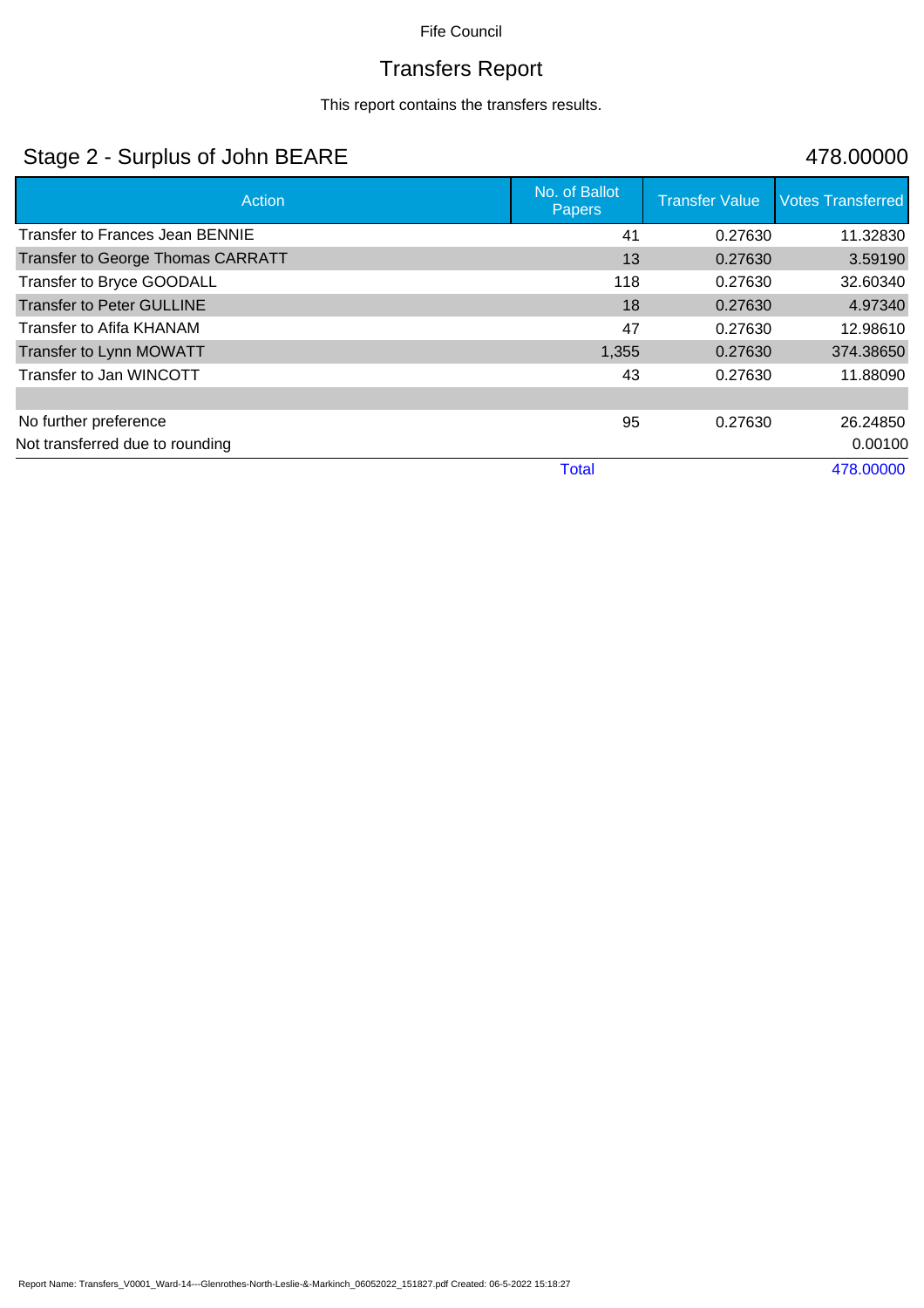# Transfers Report

This report contains the transfers results.

## Stage 3 - Surplus of Lynn MOWATT 181.38650

| <b>Action</b>                            | No. of Ballot | <b>Transfer Value</b> | <b>Votes Transferred</b> |
|------------------------------------------|---------------|-----------------------|--------------------------|
|                                          | Papers        |                       |                          |
| <b>Transfer to Frances Jean BENNIE</b>   | 56            | 0.12654               | 7.08624                  |
| <b>Transfer to George Thomas CARRATT</b> | 32            | 0.12654               | 4.04928                  |
| Transfer to Bryce GOODALL                | 359           | 0.12654               | 45.42786                 |
| <b>Transfer to Peter GULLINE</b>         | 13            | 0.12654               | 1.64502                  |
| Transfer to Afifa KHANAM                 | 59            | 0.12654               | 7.46586                  |
| Transfer to Jan WINCOTT                  | 133           | 0.12654               | 16.82982                 |
| Transfer to Frances Jean BENNIE          | 58            | 0.03496               | 2.02768                  |
| <b>Transfer to George Thomas CARRATT</b> | 33            | 0.03496               | 1.15368                  |
| Transfer to Bryce GOODALL                | 519           | 0.03496               | 18.14424                 |
| <b>Transfer to Peter GULLINE</b>         | 22            | 0.03496               | 0.76912                  |
| Transfer to Afifa KHANAM                 | 76            | 0.03496               | 2.65696                  |
| Transfer to Jan WINCOTT                  | 123           | 0.03496               | 4.30008                  |
|                                          |               |                       |                          |
| No further preference                    | 407           | 0.12654               | 51.50178                 |
| No further preference                    | 524           | 0.03496               | 18.31904                 |
| Not transferred due to rounding          |               |                       | 0.00984                  |
|                                          | <b>Total</b>  |                       | 181.38650                |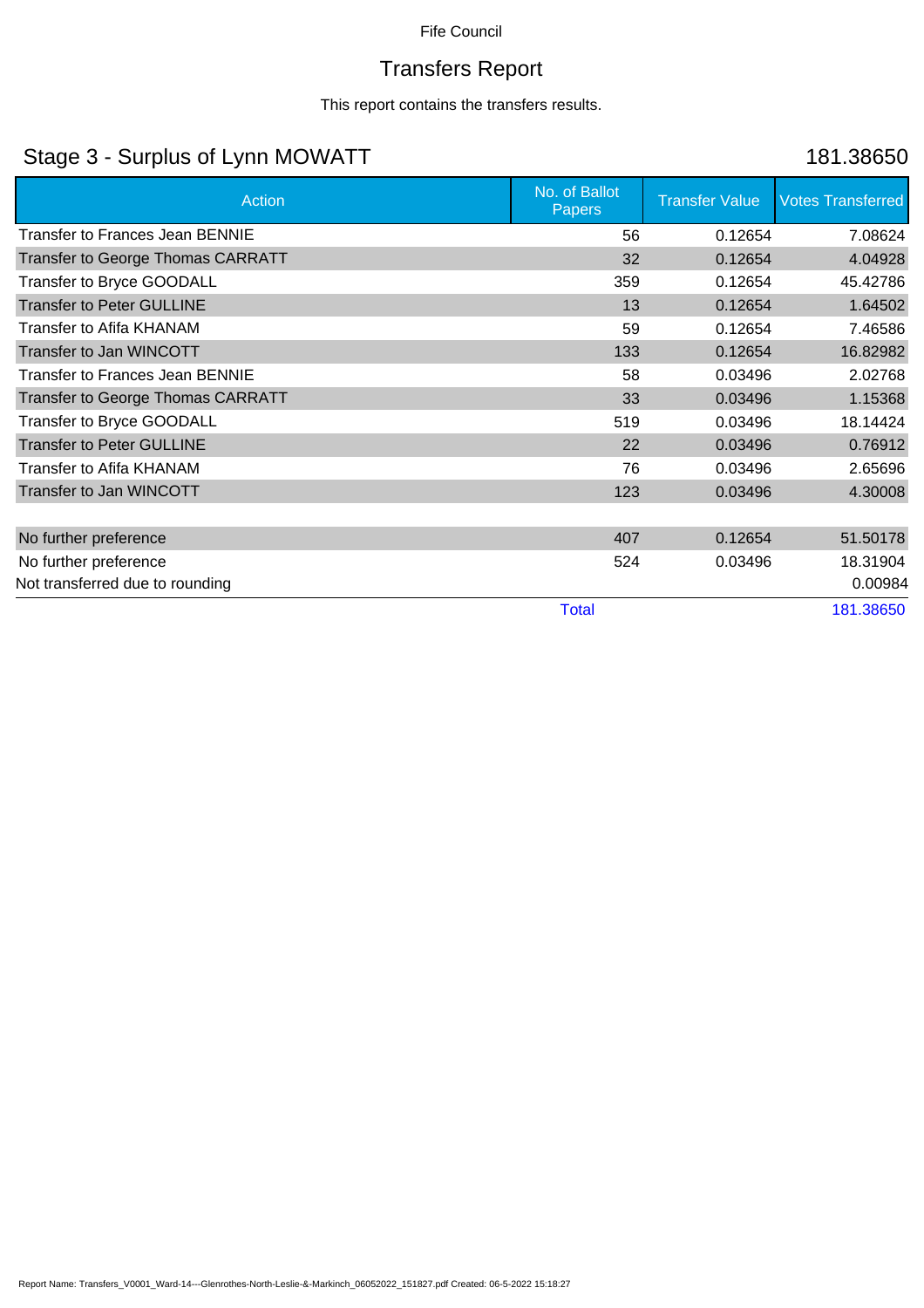# Transfers Report

This report contains the transfers results.

## Stage 4 - Exclusion of George Thomas CARRATT 117.79486

| <b>Action</b>                          | No. of Ballot<br>Papers | <b>Transfer Value</b> | <b>Votes Transferred</b> |
|----------------------------------------|-------------------------|-----------------------|--------------------------|
| <b>Transfer to Frances Jean BENNIE</b> | 12                      | 1.00000               | 12.00000                 |
| Transfer to Bryce GOODALL              | 19                      | 1.00000               | 19.00000                 |
| <b>Transfer to Peter GULLINE</b>       | 29                      | 1.00000               | 29.00000                 |
| <b>Transfer to Afifa KHANAM</b>        | 10                      | 1.00000               | 10.00000                 |
| Transfer to Jan WINCOTT                | 11                      | 1.00000               | 11.00000                 |
| <b>Transfer to Frances Jean BENNIE</b> | $\overline{2}$          | 0.27630               | 0.55260                  |
| Transfer to Bryce GOODALL              | 5                       | 0.27630               | 1.38150                  |
| <b>Transfer to Peter GULLINE</b>       | $\overline{2}$          | 0.27630               | 0.55260                  |
| <b>Transfer to Afifa KHANAM</b>        | 1                       | 0.27630               | 0.27630                  |
| Transfer to Jan WINCOTT                | $\mathbf{1}$            | 0.27630               | 0.27630                  |
| <b>Transfer to Frances Jean BENNIE</b> | 1                       | 0.12654               | 0.12654                  |
| Transfer to Bryce GOODALL              | 12                      | 0.12654               | 1.51848                  |
| <b>Transfer to Peter GULLINE</b>       | 3                       | 0.12654               | 0.37962                  |
| <b>Transfer to Afifa KHANAM</b>        | $\mathbf{1}$            | 0.12654               | 0.12654                  |
| Transfer to Jan WINCOTT                | 1                       | 0.12654               | 0.12654                  |
| <b>Transfer to Frances Jean BENNIE</b> | 3                       | 0.03496               | 0.10488                  |
| Transfer to Bryce GOODALL              | 10                      | 0.03496               | 0.34960                  |
| Transfer to Afifa KHANAM               | $\mathbf{1}$            | 0.03496               | 0.03496                  |
| <b>Transfer to Jan WINCOTT</b>         | 1                       | 0.03496               | 0.03496                  |
|                                        |                         |                       |                          |
| No further preference                  | 28                      | 1.00000               | 28.00000                 |
| No further preference                  | $\overline{2}$          | 0.27630               | 0.55260                  |
| No further preference                  | 14                      | 0.12654               | 1.77156                  |
| No further preference                  | 18                      | 0.03496               | 0.62928                  |
| Not transferred due to rounding        |                         |                       | 0.00000                  |
|                                        | <b>Total</b>            |                       | 117.79486                |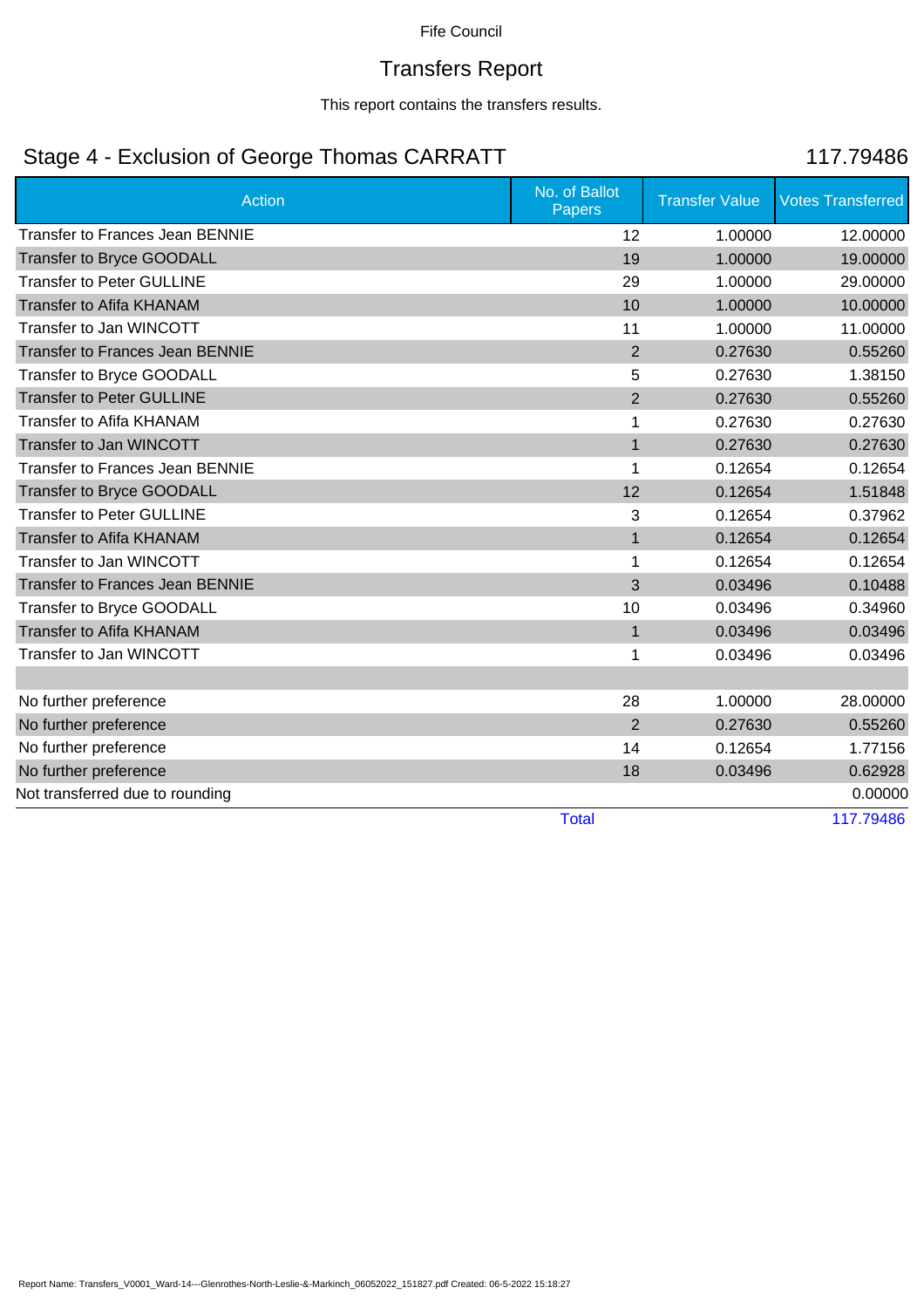### Transfers Report

This report contains the transfers results.

## Stage 5 - Exclusion of Bryce GOODALL 342.42508

| <b>Action</b>                          | No. of Ballot<br>Papers | <b>Transfer Value</b> | <b>Votes Transferred</b> |
|----------------------------------------|-------------------------|-----------------------|--------------------------|
| <b>Transfer to Frances Jean BENNIE</b> | 53                      | 1.00000               | 53.00000                 |
| <b>Transfer to Peter GULLINE</b>       | 5                       | 1.00000               | 5.00000                  |
| <b>Transfer to Afifa KHANAM</b>        | 47                      | 1.00000               | 47.00000                 |
| Transfer to Jan WINCOTT                | 32                      | 1.00000               | 32.00000                 |
| Transfer to Frances Jean BENNIE        | 13                      | 0.27630               | 3.59190                  |
| <b>Transfer to Afifa KHANAM</b>        | 20                      | 0.27630               | 5.52600                  |
| <b>Transfer to Jan WINCOTT</b>         | 13                      | 0.27630               | 3.59190                  |
| Transfer to Frances Jean BENNIE        | 81                      | 0.12654               | 10.24974                 |
| <b>Transfer to Peter GULLINE</b>       | 3                       | 0.12654               | 0.37962                  |
| <b>Transfer to Afifa KHANAM</b>        | 34                      | 0.12654               | 4.30236                  |
| Transfer to Jan WINCOTT                | 38                      | 0.12654               | 4.80852                  |
| <b>Transfer to Frances Jean BENNIE</b> | 113                     | 0.03496               | 3.95048                  |
| <b>Transfer to Peter GULLINE</b>       | 6                       | 0.03496               | 0.20976                  |
| <b>Transfer to Afifa KHANAM</b>        | 48                      | 0.03496               | 1.67808                  |
| Transfer to Jan WINCOTT                | 36                      | 0.03496               | 1.25856                  |
|                                        |                         |                       |                          |
| No further preference                  | 106                     | 1.00000               | 106.00000                |
| No further preference                  | 77                      | 0.27630               | 21.27510                 |
| No further preference                  | 215                     | 0.12654               | 27.20610                 |
| No further preference                  | 326                     | 0.03496               | 11.39696                 |
| Not transferred due to rounding        |                         |                       | 0.00000                  |
|                                        | <b>Total</b>            |                       | 342.42508                |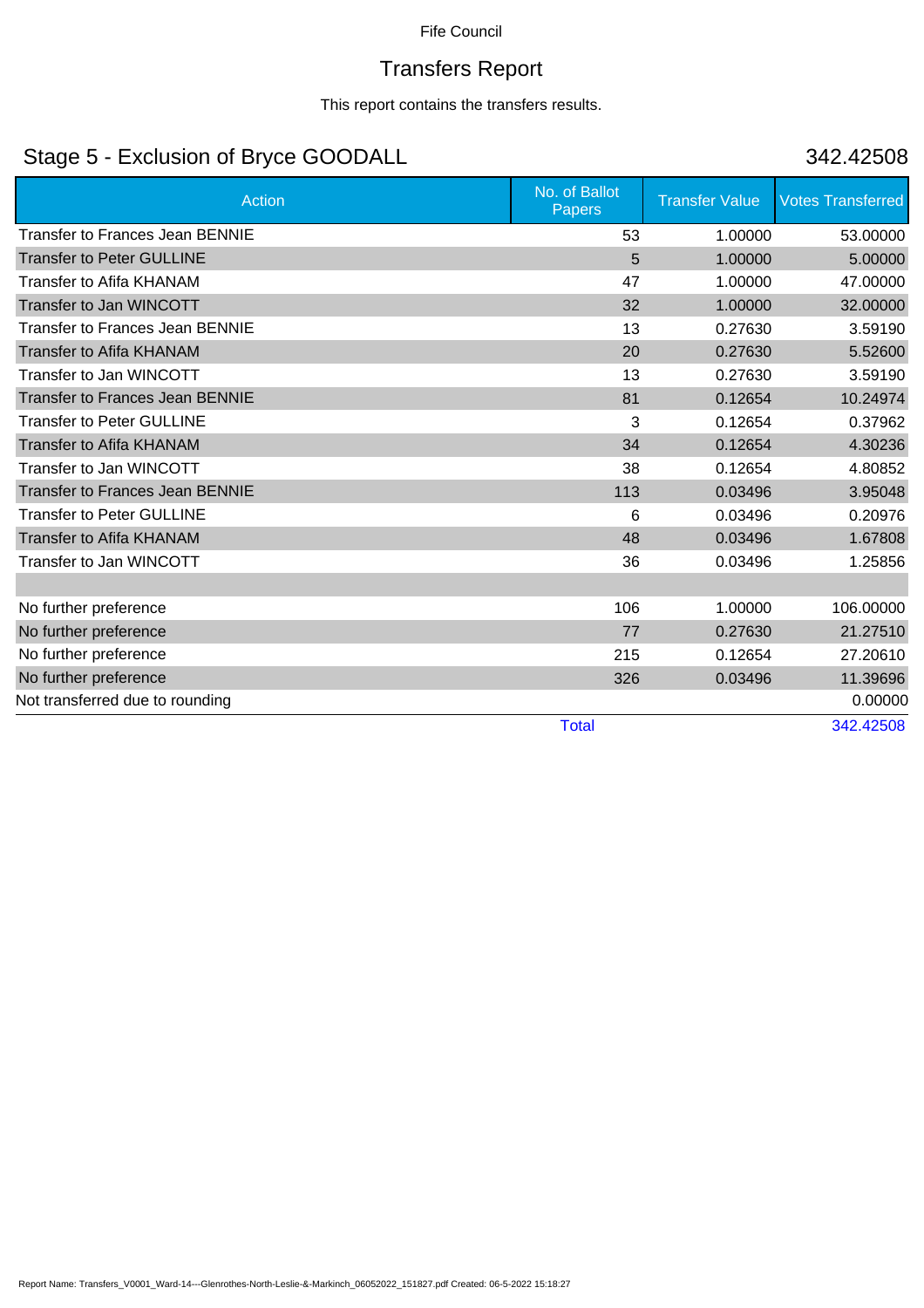# Transfers Report

This report contains the transfers results.

## Stage 6 - Exclusion of Frances Jean BENNIE 422.01836

| <b>Action</b>                    | No. of Ballot<br><b>Papers</b> | <b>Transfer Value</b> | <b>Votes Transferred</b> |
|----------------------------------|--------------------------------|-----------------------|--------------------------|
| <b>Transfer to Peter GULLINE</b> | 90                             | 1.00000               | 90.00000                 |
| <b>Transfer to Afifa KHANAM</b>  | 88                             | 1.00000               | 88.00000                 |
| Transfer to Jan WINCOTT          | 74                             | 1.00000               | 74.00000                 |
| <b>Transfer to Peter GULLINE</b> | $\overline{4}$                 | 0.27630               | 1.10520                  |
| <b>Transfer to Afifa KHANAM</b>  | 16                             | 0.27630               | 4.42080                  |
| Transfer to Jan WINCOTT          | 5                              | 0.27630               | 1.38150                  |
| <b>Transfer to Peter GULLINE</b> | 12                             | 0.12654               | 1.51848                  |
| Transfer to Afifa KHANAM         | 48                             | 0.12654               | 6.07392                  |
| Transfer to Jan WINCOTT          | 30                             | 0.12654               | 3.79620                  |
| <b>Transfer to Peter GULLINE</b> | 8                              | 0.03496               | 0.27968                  |
| <b>Transfer to Afifa KHANAM</b>  | 68                             | 0.03496               | 2.37728                  |
| Transfer to Jan WINCOTT          | 29                             | 0.03496               | 1.01384                  |
|                                  |                                |                       |                          |
| No further preference            | 131                            | 1.00000               | 131.00000                |
| No further preference            | 31                             | 0.27630               | 8.56530                  |
| No further preference            | 48                             | 0.12654               | 6.07392                  |
| No further preference            | 69                             | 0.03496               | 2.41224                  |
| Not transferred due to rounding  |                                |                       | 0.00000                  |
|                                  | <b>Total</b>                   |                       | 422.01836                |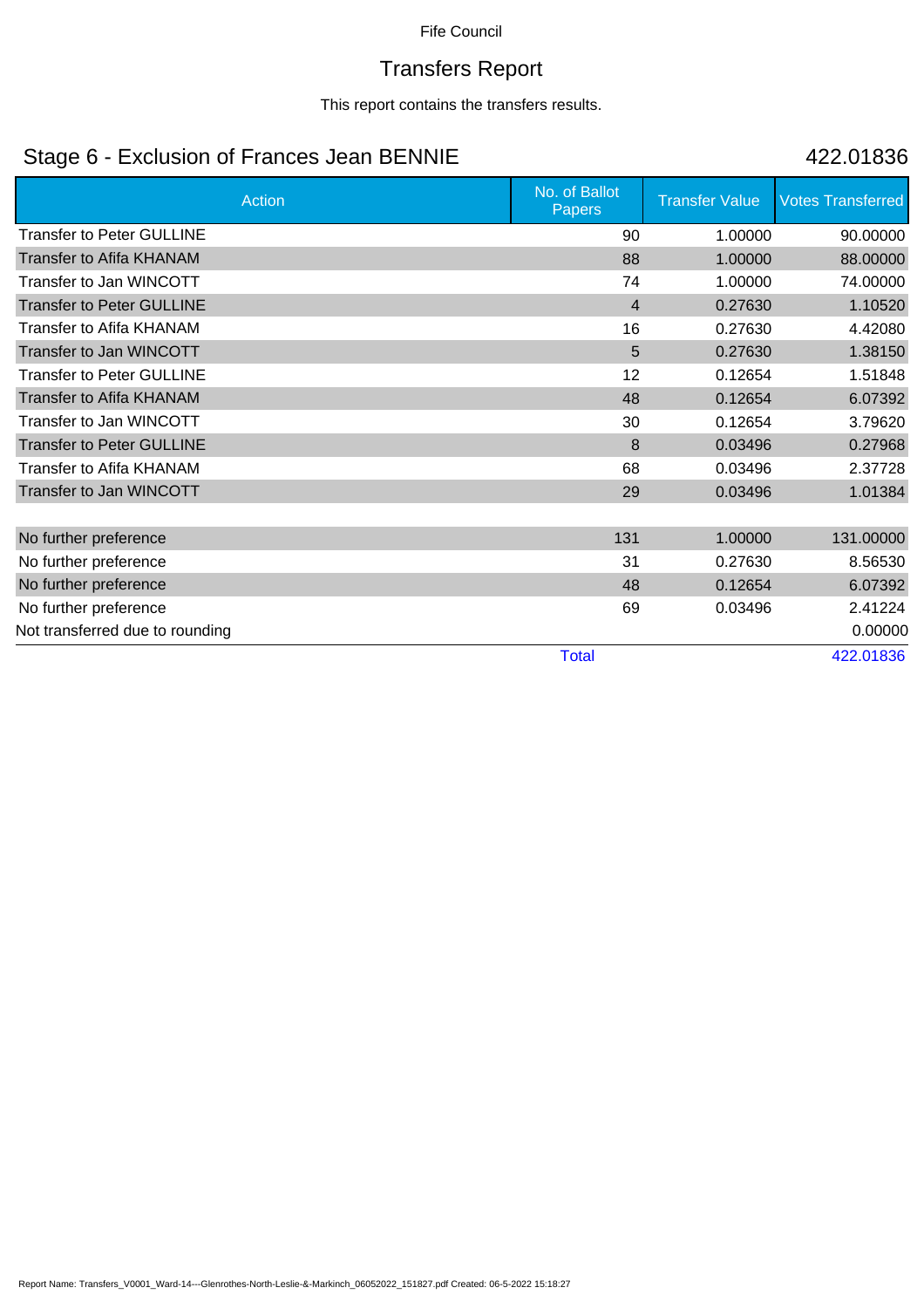# Transfers Report

This report contains the transfers results.

## Stage 7 - Surplus of Peter GULLINE 44.81250

| <b>Action</b>                   | No. of Ballot<br><b>Papers</b> | <b>Transfer Value</b> | <b>Votes Transferred</b> |
|---------------------------------|--------------------------------|-----------------------|--------------------------|
| Transfer to Afifa KHANAM        | 290                            | 0.03455               | 10.01950                 |
| Transfer to Jan WINCOTT         | 345                            | 0.03455               | 11.91975                 |
| Transfer to Afifa KHANAM        | 4                              | 0.00954               | 0.03816                  |
| Transfer to Jan WINCOTT         | 3                              | 0.00954               | 0.02862                  |
| Transfer to Afifa KHANAM        | 7                              | 0.00437               | 0.03059                  |
| Transfer to Jan WINCOTT         | 10                             | 0.00437               | 0.04370                  |
| <b>Transfer to Afifa KHANAM</b> | 9                              | 0.00120               | 0.01080                  |
| <b>Transfer to Jan WINCOTT</b>  | 5                              | 0.00120               | 0.00600                  |
|                                 |                                |                       |                          |
| No further preference           | 650                            | 0.03455               | 22.45750                 |
| No further preference           | 17                             | 0.00954               | 0.16218                  |
| No further preference           | 14                             | 0.00437               | 0.06118                  |
| No further preference           | 22                             | 0.00120               | 0.02640                  |
| Not transferred due to rounding |                                |                       | 0.00812                  |
|                                 | <b>Total</b>                   |                       | 44.81250                 |